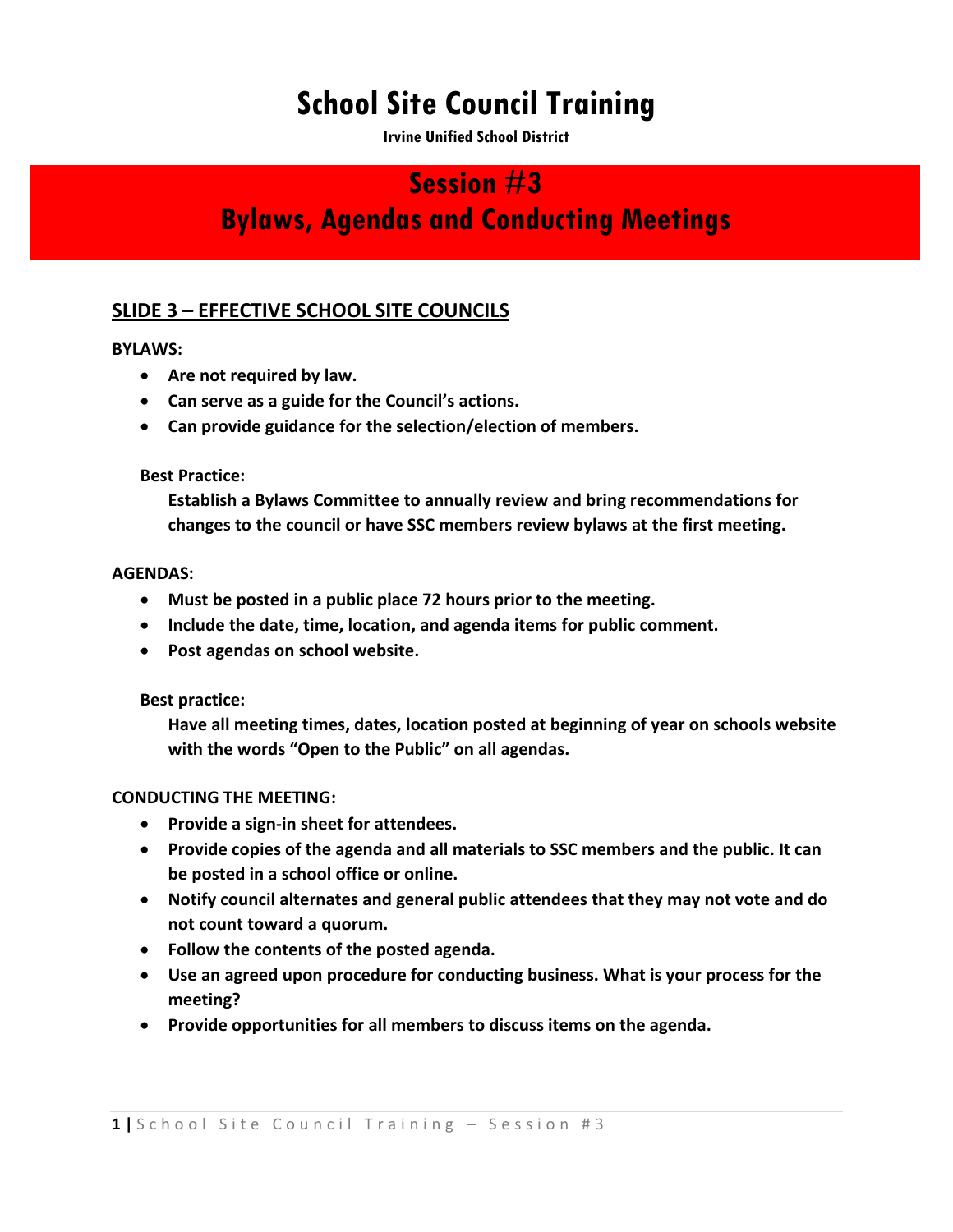**THE BROWN ACT:**

- **The council cannot act on any item that was not included on the posted agenda.**
- **Exception: If an action is needed and was not known at the time the agenda was posted, the SSC may, by unanimous vote, add the item on the agenda for action.**
- **Questions and brief statements for clarification may be made as long as there is no impact on students or staff.**
- **If these procedures are violated, upon demand of any person, the council must reconsider the item at its next meeting, after allowing for public comment on the item.**

**MINUTES:**

- **Minutes should include a brief description of all discussion items.**
- **Use explicit language for approval items, including vote counts.**
- **Maintain minutes of the meeting for three years**

#### **EFFECTIVE SCHOOL SITE COUNCILS…**

- **Improve student achievement for all students.**
- **Listen**
- **Collaborate**
- **Share leadership**
- **•** Problem solve
- **Communicate**
- **Are creative**
- **Allow for all members and the public to freely and respectfully express their opinions**
- **Ask questions**

Teamwork is the ability to work together toward a common vision. The ability to direct individual accomplishments toward organizational objectives. It is the fuel that allows common people to attain uncommon results.

- Andrew Carnegie